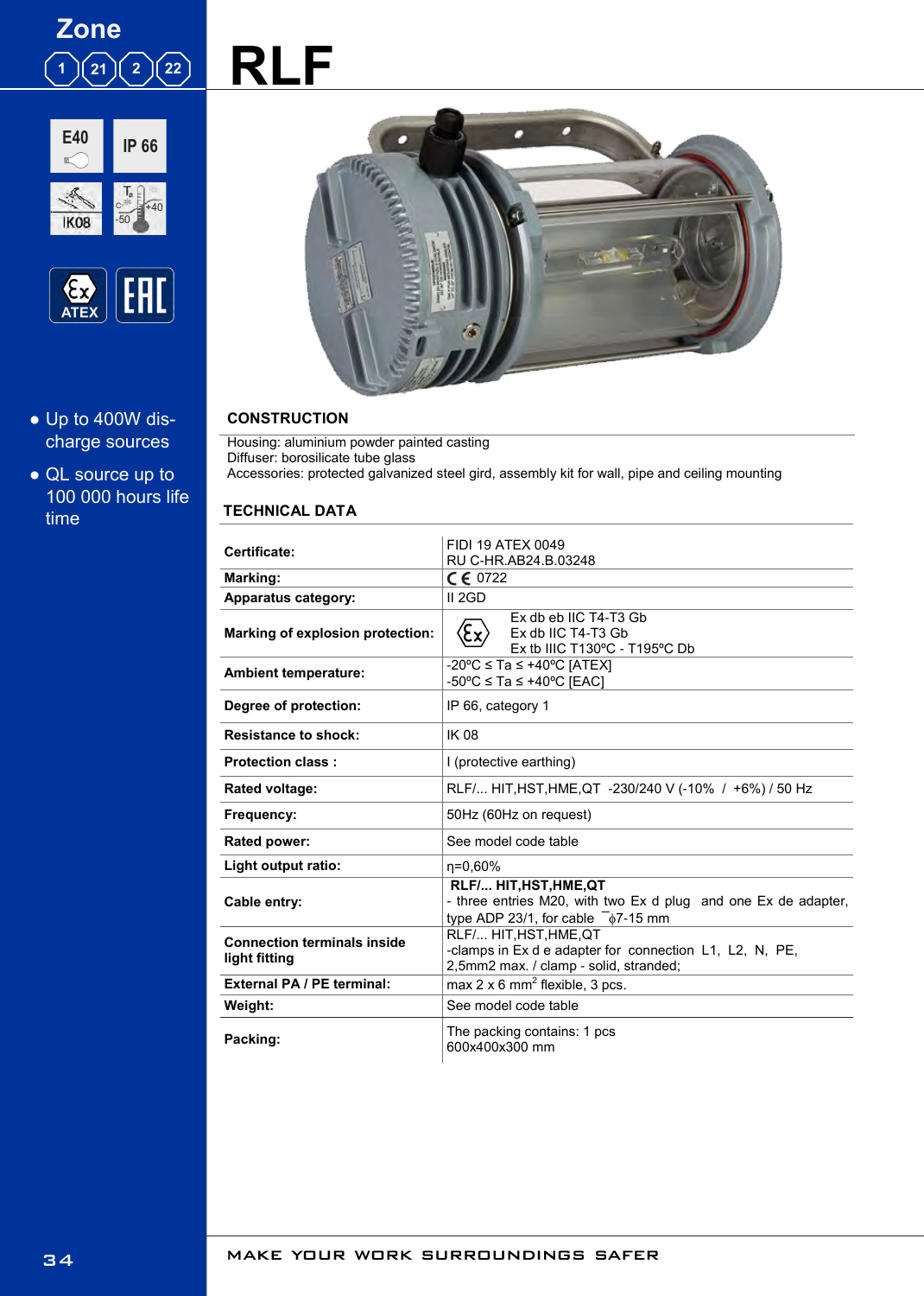## **MODEL CODE**

| Model code         | Max.<br>wattage | Lamp type  | Luminous flux | Lamp<br>holder | Temp. class<br>(gas) | $T_{0\,MAX}$ (dust) | Weight |
|--------------------|-----------------|------------|---------------|----------------|----------------------|---------------------|--------|
|                    |                 |            |               |                | $T_a = 40^{\circ}C$  | $T_a = 40^{\circ}C$ |        |
| <b>RLF/250 HIT</b> | 250 W           | HIE.       | 20000         |                | T4                   | $130^{\circ}$ C     | 25 kg  |
| RLF/250 HST        |                 | <b>HST</b> | 33200         |                |                      |                     |        |
| RLF/250 HME        |                 | <b>HME</b> | 13000         | E40            |                      |                     |        |
| <b>RLF/400 HIT</b> | 400 W           | <b>HIE</b> | 34000         |                | T3                   | $190^{\circ}$ C     | 27 kg  |
| RLF/400 HST        |                 | <b>HST</b> | 56500         |                |                      |                     |        |
| <b>RLF/500 IQT</b> | 500 W           | IQT        | 10 250        |                |                      |                     | 22 kg  |

# **POLAR CURVE**







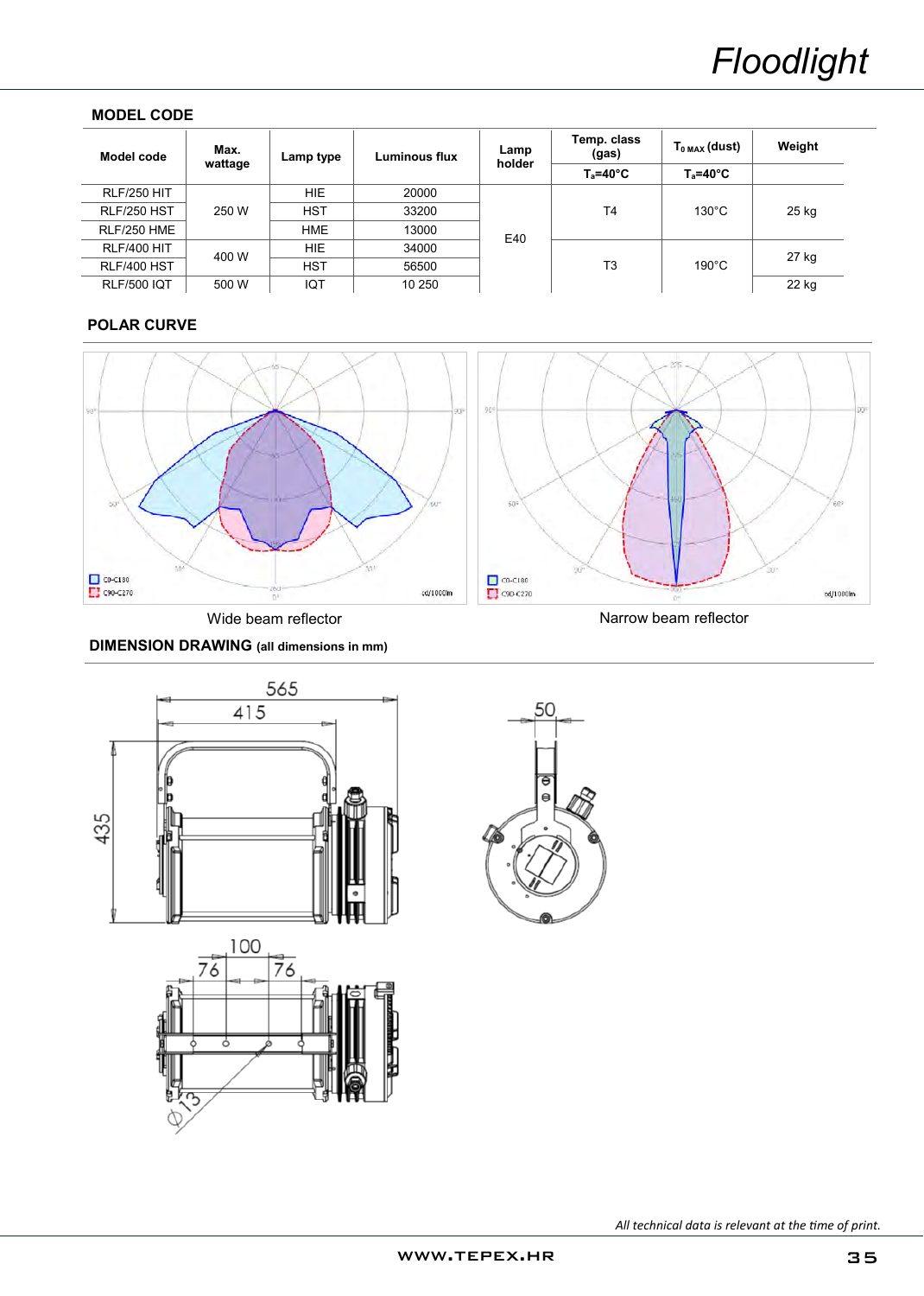

### **SPARE PARTS AND ACCESSORIES**

If it is not ordered differently, floodlight **RLF/ ... HIT,HST,HME,QT** presume floodlight with RLF carrier, one Ex de adapter ADP 23/1 and two Ex d plugs, without light source and mounting accessories. Manufacturer will deliver spare parts and accessories on buyer request.

| <b>Sketch</b> | <b>Description</b>         | Code              | <b>Sketch</b> | <b>Description</b>    | Code              |
|---------------|----------------------------|-------------------|---------------|-----------------------|-------------------|
| $\qquad$      | Light source               | RLF 10-110        |               | Base plate HME<br>Set | <b>RLF 20-120</b> |
|               | Mounting screw<br>M12x40   | RLF 10-120        |               | <b>Gasket RLF</b>     | RLF 20-130        |
|               | U screw M12                | RLF 10-130        |               | Adapter Ex d e        | ADP 23/1          |
|               | Base plate<br>HIT, HST Set | <b>RLF 20-110</b> |               | Ex d plug M20         | RLF 20-140        |